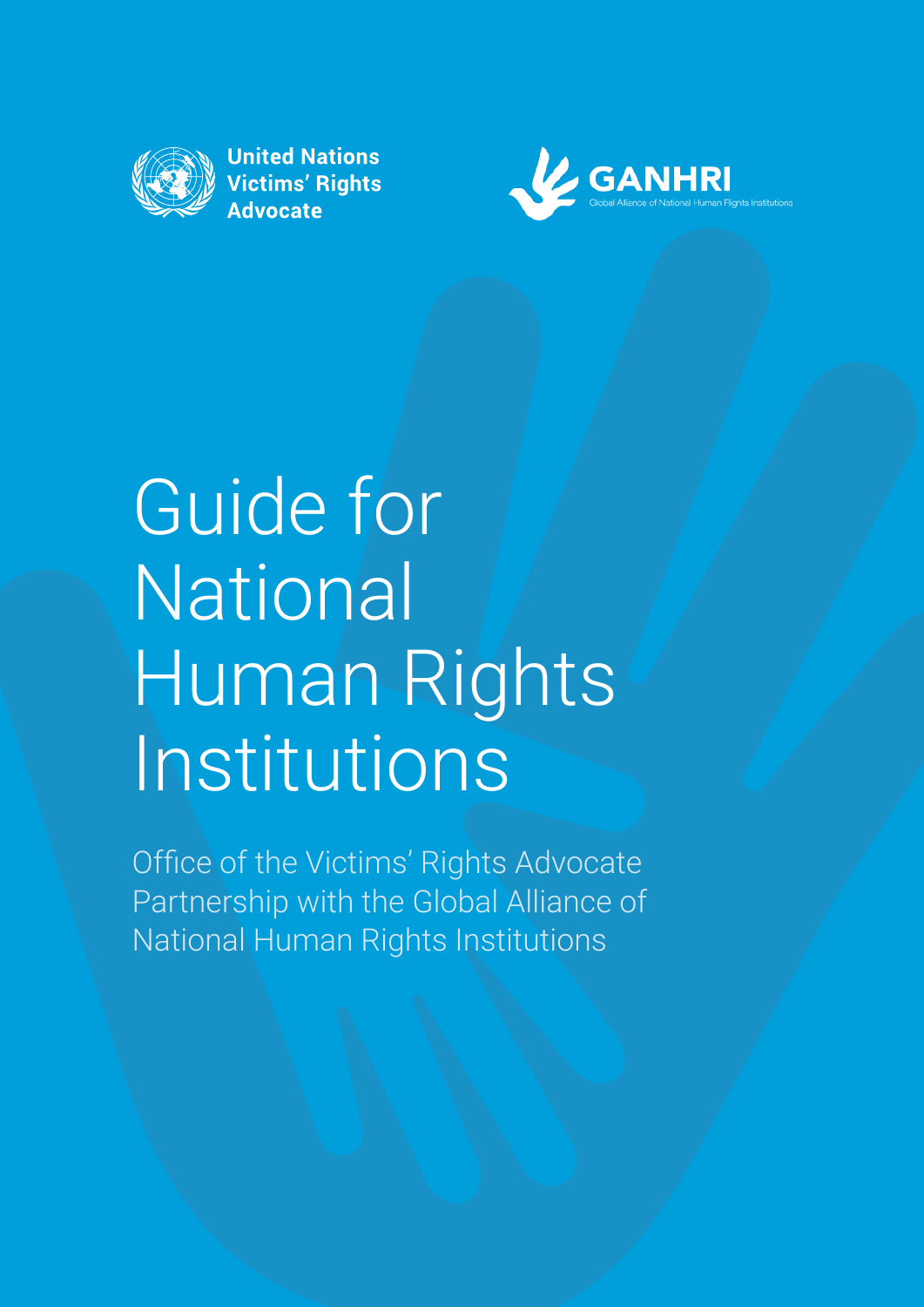# What we do

The Office of the Victims' Rights Advocate (OVRA) supports the mandate of the Victims' Rights Advocate in putting the rights and dignity of victims of sexual exploitation and abuse by United Nations staff and related personnel at the forefront of the Organizations' prevention and response efforts. The mandate covers the entire United Nations system which means that we work together with all its entities so that victims get the assistance and support they need.

Partnerships play a key role in OVRA's efforts to uphold the rights and dignity of victims of sexual exploitation and abuse. OVRA works in collaboration with Government institutions, civil society, including human rights organizations to provide assistance and support to victims in line with the [Secretary-General's strategy and the United Nations Comprehensive Strategy on Assistance](https://undocs.org/A/RES/62/214)  [and Support to Victims of Sexual Exploitation and Abuse by United Nations Staff and Related](https://undocs.org/A/RES/62/214)  [Personnel](https://undocs.org/A/RES/62/214) adopted by the United Nations General Assembly in 2007. The OVRA supports the preparation and conduct of visits by the VRA to countries where the United Nations is present to gain a first-hand understanding of how sexual exploitation and abuse are addressed. During visits, the VRA connects with victims directly to hear and learn from them so the design of prevention and response to sexual exploitation and abuse is centered around victims' needs.

## How we work

To bolster support to victims in the field, Senior Victims' Rights Officers and Field Victims'Rights Advocates are in place in four countries and serve as the main point of contact for victims on the ground.<sup>1</sup> They seek to ensure that a victim-centered, gender- and child-sensitive and nondiscriminatory approach is integrated into the United Nations support for victims. They maintain regular communication and follow up with victims through mobile phones, email and hotlines which are also available in the local language. They conduct outreach and awareness-raising sessions, and facilitate victims' access to services, including medical assistance, psychosocial support and legal aid. They are also involved in facilitating the resolution of paternity and child maintenance claims of children born of sexual exploitation and abuse, and in developing livelihood projects supported by the [Trust Fund in Support of Victims of Sexual Exploitation and](https://www.un.org/preventing-sexual-exploitation-and-abuse/content/trust-fund)  [Abuse.](https://www.un.org/preventing-sexual-exploitation-and-abuse/content/trust-fund) 

<sup>&</sup>lt;sup>1</sup> In the Central African Republic, the Democratic Republic of the Congo, Haiti and South Sudan.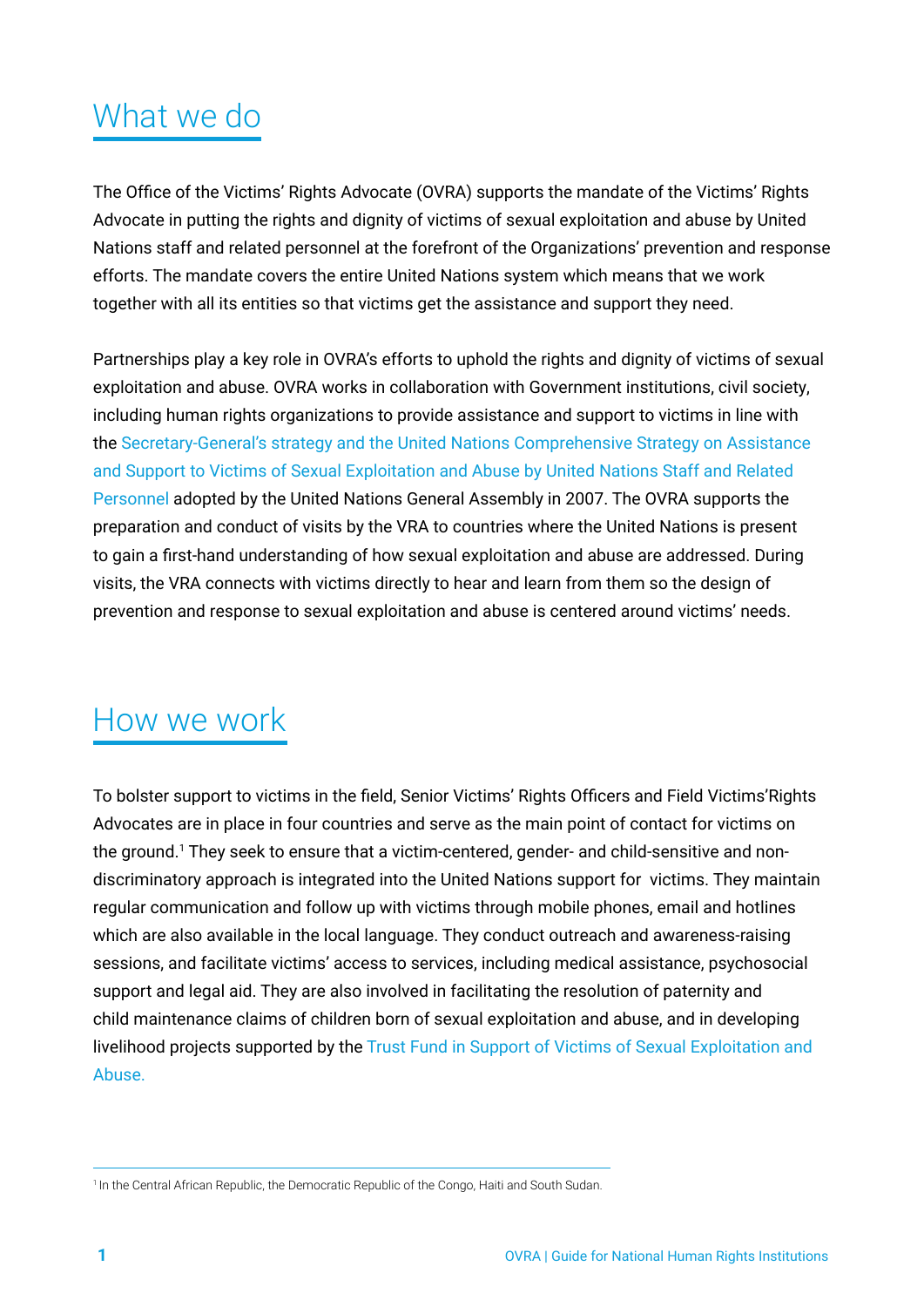## Partnership with national human rights institutions

OVRA is seeking to engage in partnerships with national human rights institutions through the Global Alliance of National Human Rights Institutions (GANHRI) for the benefit of victims. GANHRI and national human rights institutions are well placed to support the Victims' Rights Advocate's mandate on the ground: they can facilitate access to appropriate and quality legal aid for victims; in their countries of origin, assist with strengthening reporting and referral mechanisms for cases of sexual exploitation and abuse, contribute to training and awarenessraising activities for staff of national human rights institutions and gender-based service providers, and push for laws, policies and programmes in support of victims.

### **National human rights institutions can:**

| <b>Facilitate access</b><br>to legal aid | <b>Provide</b> names of lawyers or legal aid organizations willing<br>to offer pro bono legal support to victims in their respective<br>countries, for inclusion in a roster maintained by OVRA. <sup>2</sup><br><b>Facilitate</b> legal processes, including in relation to paternity<br>and child support and maintenance claims straddling<br>different jurisdictions.                                                                                                                |  |
|------------------------------------------|------------------------------------------------------------------------------------------------------------------------------------------------------------------------------------------------------------------------------------------------------------------------------------------------------------------------------------------------------------------------------------------------------------------------------------------------------------------------------------------|--|
| <b>Develop reporting</b><br>mechanisms   | <b>Establish</b> a mechanism and adopt standard operating<br>$\bullet$<br>procedures to transmit complaints of sexual exploitation<br>and abuse perpetrated by United Nations personnel to<br>the United Nations through the OVRA, and play a role<br>in pushing the Government and the United Nations to<br>promptly investigate the allegations and take remedial<br>action.<br><b>Support</b> the establishment and sustainability of local<br>community-based complaints mechanisms. |  |

<sup>&</sup>lt;sup>2</sup>These lawyers should be admitted to practise law in their respective national jurisdictions and be in good standing. They should have knowledge and expertise in civil and/or criminal legal proceedings related to sexual exploitation and abuse, including the resolution of paternity and child maintenance claims.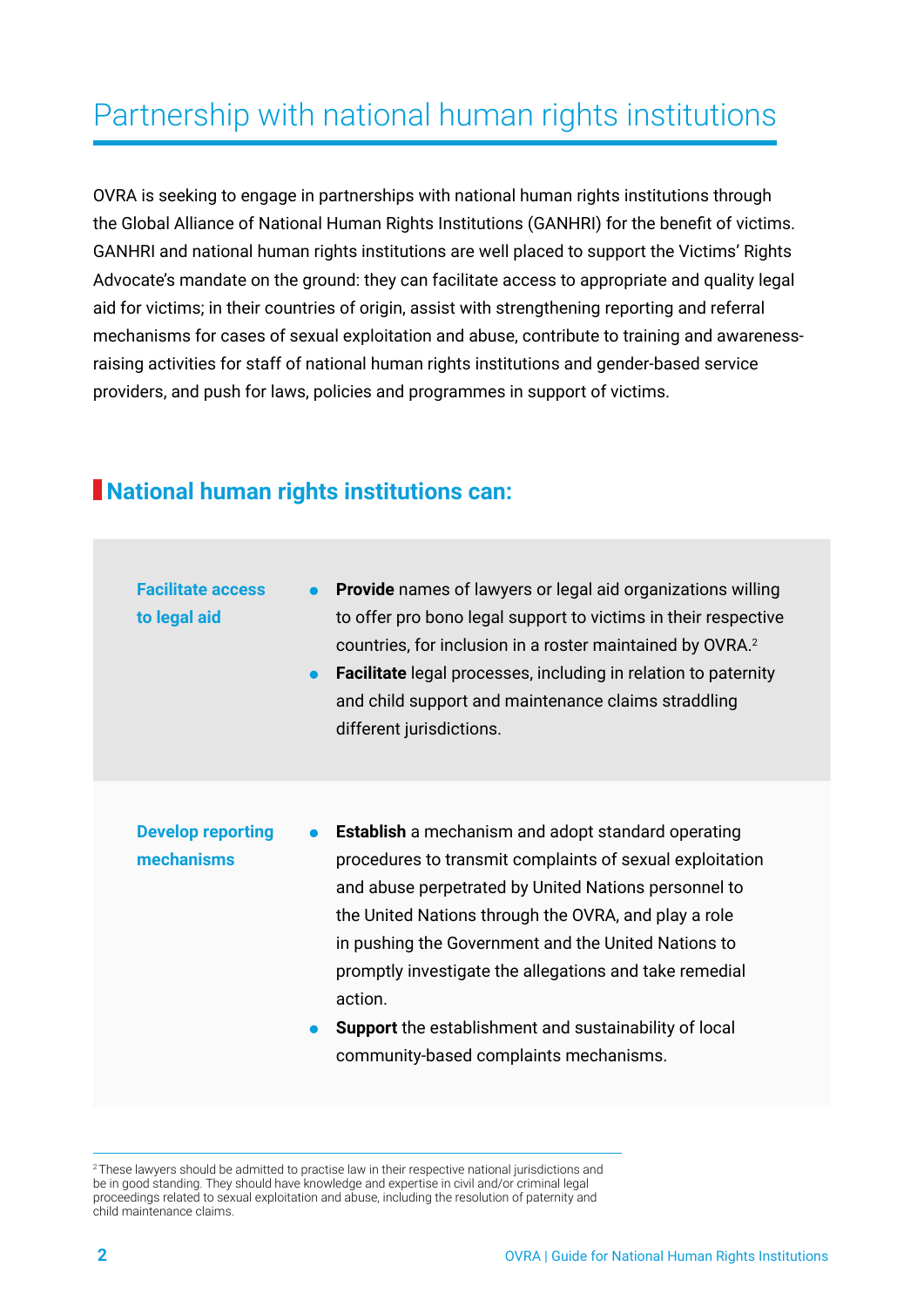**Conduct joint training and awarenessraising session**

- ⚫ **Benefit** from webinars convened by OVRA on sexual exploitation and abuse by United Nations staff and related personnel, applicable procedures, and the Secretary-General's policies in these areas.
- ⚫ **Collaborate** with OVRA to jointly raise awareness at the national and local level of sexual exploitation and abuse by United Nations staff and related personnel, including by conducting trainings on a victims' rights approach to addressing sexual exploitation and abuse for local genderbased violence service providers.
- ⚫ **Collaborate** with OVRA and GANHRI in training programmes for United Nations uniformed personnel prior to their deployment to United Nations peace operations or special political missions.

#### **Advocacy**

- ⚫ **Advocate** on behalf of victims and encourage States to support resolution of longstanding cases of sexual exploitation and abuse.
- ⚫ **Lobby** for laws, policies and programmes in support of victims of sexual exploitation or abuse by United Nations staff and related personnel. National human rights institutions can champion the introduction of legislation providing extra-territorial jurisdiction for sexual exploitation and abuse. They could also push for inclusion of victims of sexual exploitation and abuse by United Nations staff and related personnel in national programmes for victims of gender-based violence.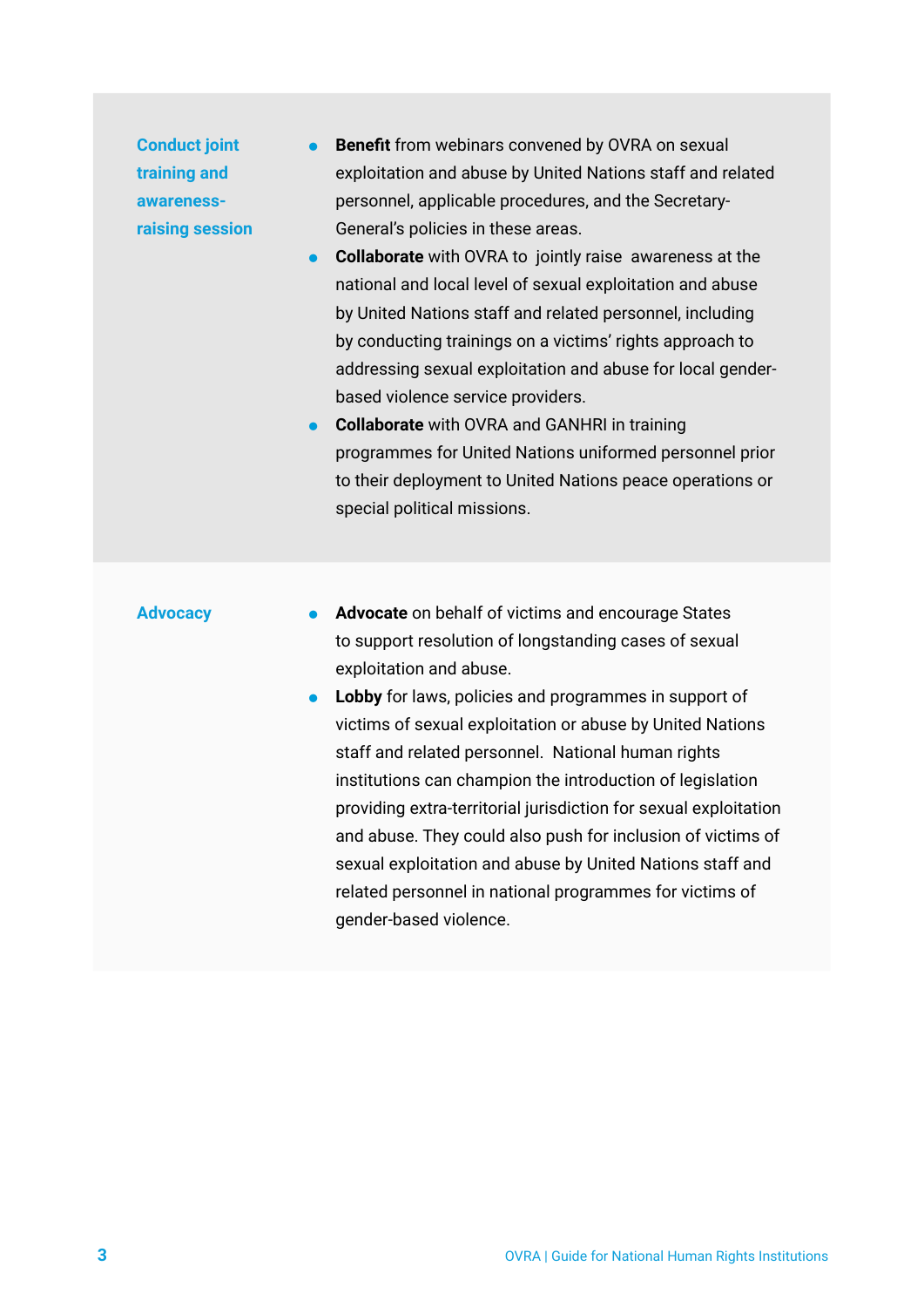## Cooperation in focus: Haiti

The Ombudspersons' Office in Haiti is part of the Protection from Sexual Exploitation and Abuse Task Force led by the United Nations in the country and leads efforts to give a voice to victims of sexual exploitation and abuse by United Nations staff and related personnel. It established a nationwide complaint and referral mechanisms and is part of the referral network that assists victims of sexual exploitation and abuse. It has offices in remote areas, including where the United Nations might not be present. Cases reported to the Ombudsperson's office are referred to the OVRA. In Haiti, there are many outstanding paternity and child support claims. The Ombudsperson's Office in Haiti together with the Field Victims' Rights Advocate interact with national human rights institutions based in the countries of origin of the fathers to facilitate these claims.

## **Contact**

#### **Are you interested in partnering with OVRA?**

Address: Office of the Victims' Rights Advocate (OVRA) United Nations Secretariat | L-0337 405 E 42nd St, New York NY 10017 USA

Website: [https://www.un.org/preventing-sexual](https://www.un.org/preventing-sexual-exploitation-and-abuse/content/office-victims-rights-advocate)[exploitation-and-abuse/content/office-victims](https://www.un.org/preventing-sexual-exploitation-and-abuse/content/office-victims-rights-advocate)[rights-advocat](https://www.un.org/preventing-sexual-exploitation-and-abuse/content/office-victims-rights-advocate)e

Email: [ovra@un.org](mailto:ovra%40un.org?subject=) Twitter: [@UN\\_OVRA](http://twitter.com/UN_OVRA)